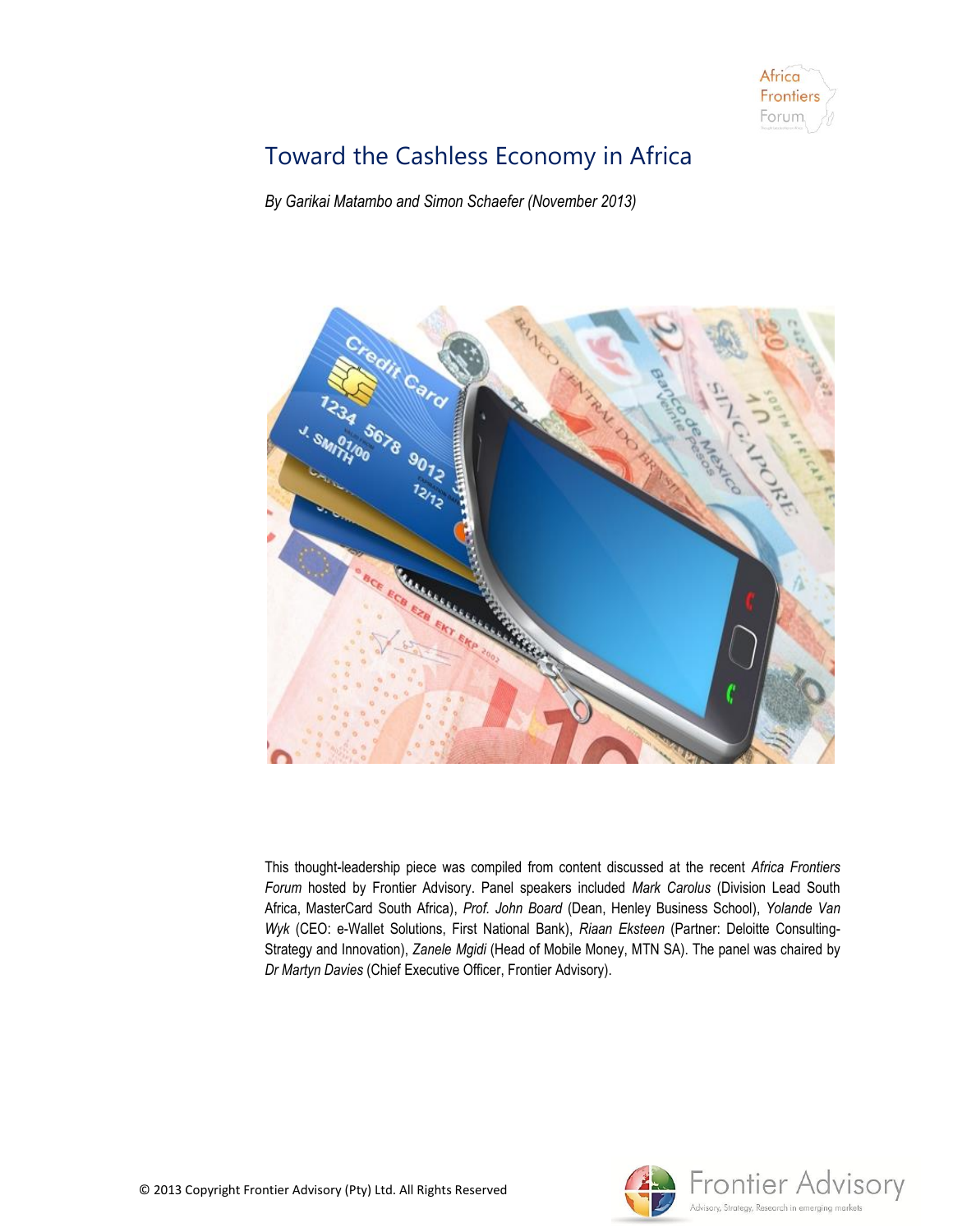

*Financial innovation has gone hand in hand with ICT leapfrogging*

Over the last decade innovation in the financial services sector in Africa has seen the introduction of internet banking, multi-currency cards and mobile money amongst other things. The adoption of technology in financial services is allowing the sector to leapfrog traditional infrastructure. Between 2011 and 2013, Africa recorded a compounded annual growth rate of 36% in mobile subscriptions and a 52% penetration rate in 2012. It is also the fastest growing region in terms of mobile penetration and mobile broadband penetration.In Kenya for instance, 31% of the country's GDP is transferred through phones as MPesa has become the dominant method of sending remittances from workers in the city to relatives in rural areas.

In light of the evolution in the ICT industry, Africa is on a steady growth path with a more progressive approach in terms of financial services adopting technology. The Nigerian and South African economies are good examples in this regard with the former recorded as being in the inception stage and South Africa in a transition phase towards a "cash-light" society. 90% of retail payments in Africa are in cash with10% conducted through electronic payment systems. In South Africa, however, around 30-35% of retail payments are electronic and 60-65% are cash payments. This transition could be a welcome move given that on average reserve banks estimate the cost to society of using cash to be about 1.5% of GDP. Electronic payments, however have proven to boost economic growth.

Due to varying backgrounds in Africa's different regional economies, innovation and the implementation of such innovation should not be generalised, but rather customised to suit regional and local needs. Growing demand from the populace has driven mobile operators, banks and other players in the finance sector to innovate in line with different needs and requirements of economies. This demand and the subsequent response by financial services providers has resulted in increased levels of financial inclusion.

The increase in financial inclusion in Africa provides the "unbanked" with access to the formal financial system and services such as savings, payments, transfers, credit and insurance.Some of the key success factors of financial inclusion include the ability of banks and mobile service providers to innovate and broad-based government commitment to financial inclusion through the backing of central banks and regulators. Building on success and the breakthrough point of financial inclusion is also a key development factor. This has a direct positive impact on individual countries' GDP and the African economy at large.The financial services ecosystem has thus evolved, to not only include traditional players such as banks, but also new competitors outside the traditional sector such as mobile service providers.

The evolution of the financial services ecosystem in Africa should also be accompanied by flexible regulation. Regulation should not be complex, but conducive to the creation of a favourable environment for private investors as innovation stems mainly from the private sector. This does not imply that regulation has to be lax, but for regulators to 'walk' with market evolution agents (banks, mobile service providers) to create a more enabling

*Nigeria and South Africa are transitioning to 'cashlight' economies*

*Innovation should address local needs*

*Financial inclusion is a key driver of economic growth* 

*Regulation can be a tool for creating an enabling ecosystem*

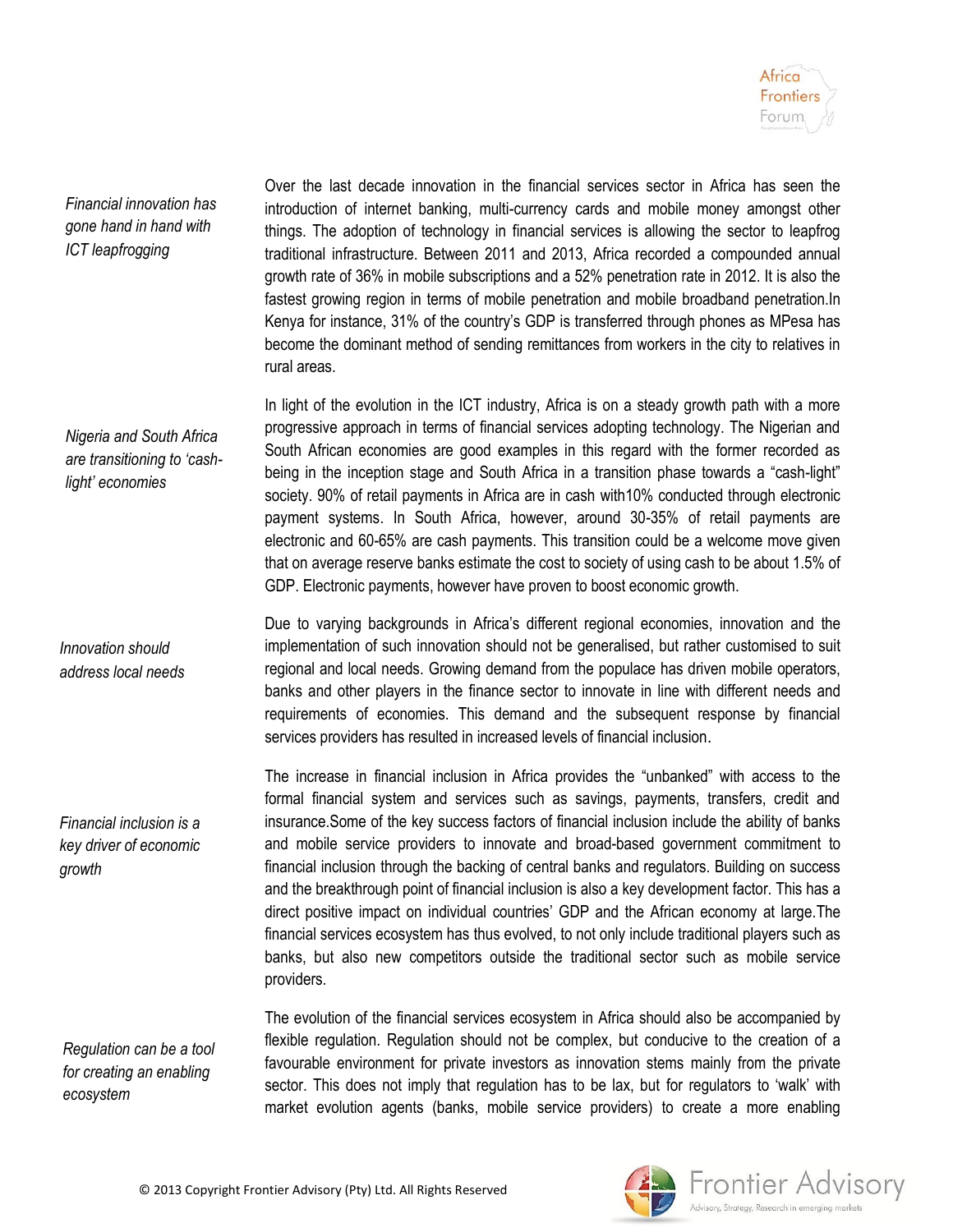

environment in the development of a less cash-dependent economy. In addition, government actions speed up the trajectory for growth in the use of technology in financial services. This is through the implementation of policies that are enabling for the mobile service providers to render financial services as well as for banks to integrate their financial services with technology.

*Collaborative action essential in the evolution to a 'cashlight' economy*

*Trust is difficult to gain, but* 

*easy to lose*

Competition to becoming the leader in innovation and facilitating "cash light" transactions, however, still exists amongst the financial and mobile service providers.A more collaborative approach is required to achieve atipping point in the evolution to a less cash-dependent economy. In light of this, adoption of technology in the financial sector to date has seen some early signs of inter-connectivity amongst innovation players. For instance, the use ofUnstructured Supplementary Service Data (USSD) in transactions in the mobile space hasenabled users to transfer funds across networks and platforms regardless of the device used.In addition, service providers and merchants have developed methods to make withdrawals and deposits more convenient by establishing pay points in various merchant outlets.

The value placed on money in its physical form has been indoctrinated in most African societies. For decades, individuals have derived a high utility value from using cash while on the other hand utility in the digital economy is yet to stand the test of time. The introduction of technology in the financial services sector was initially met with suspicion but as the use of virtual money and trading without the exchange of 'money' in its physical form develops, so is its legitimacy as a way of transacting. The big question however is whether the system can be trusted. Trust is built on the efficiency and reliability factor of the technological infrastructure that is used in the system. Technological advancement in the finance sector has to be coupled with system reliability. Basic support infrastructure that is well regulated and well maintained is essential in winning the trust of the masses. A rapid response rate to issues such as online scams and system overloads will boost confidence that is required in building the trust of the end-user. Despite the recent increase in the number of users outside of the banking system, banks still remain the symbol of trust in the financial sector. Part of this is attributed to the test of time and the size banks have grown into.

Most financial institutions such as banks have the economies of scale and a track record that guarantees legitimacy and ultimately being trusted financial services providers. An interesting observation, however, is the presence of MTN in East Africa in providing mobile financial solutions. In Uganda, MTN's mobile banking solution is close to surpassing the total banking industry in the economy. While the company has witnessed a boom in the number of mobile money subscribers in a short space of time, there still is a heavy reliance on the banking system to facilitate deposits. Furthermore, regulation has also slowed down the growth process and the diversification of product range from mobile operators for instance. *Track record guarantees legitimacy and trust*

*iTunes, Amazon; all could be financial service providers of tomorrow*

Consumer platforms that have easy access to a large subscription base such as Amazon, iTunes and mobile network operators have a comparative advantage in terms of market penetration and great potential in scaling up operations to cater for financial services. One of

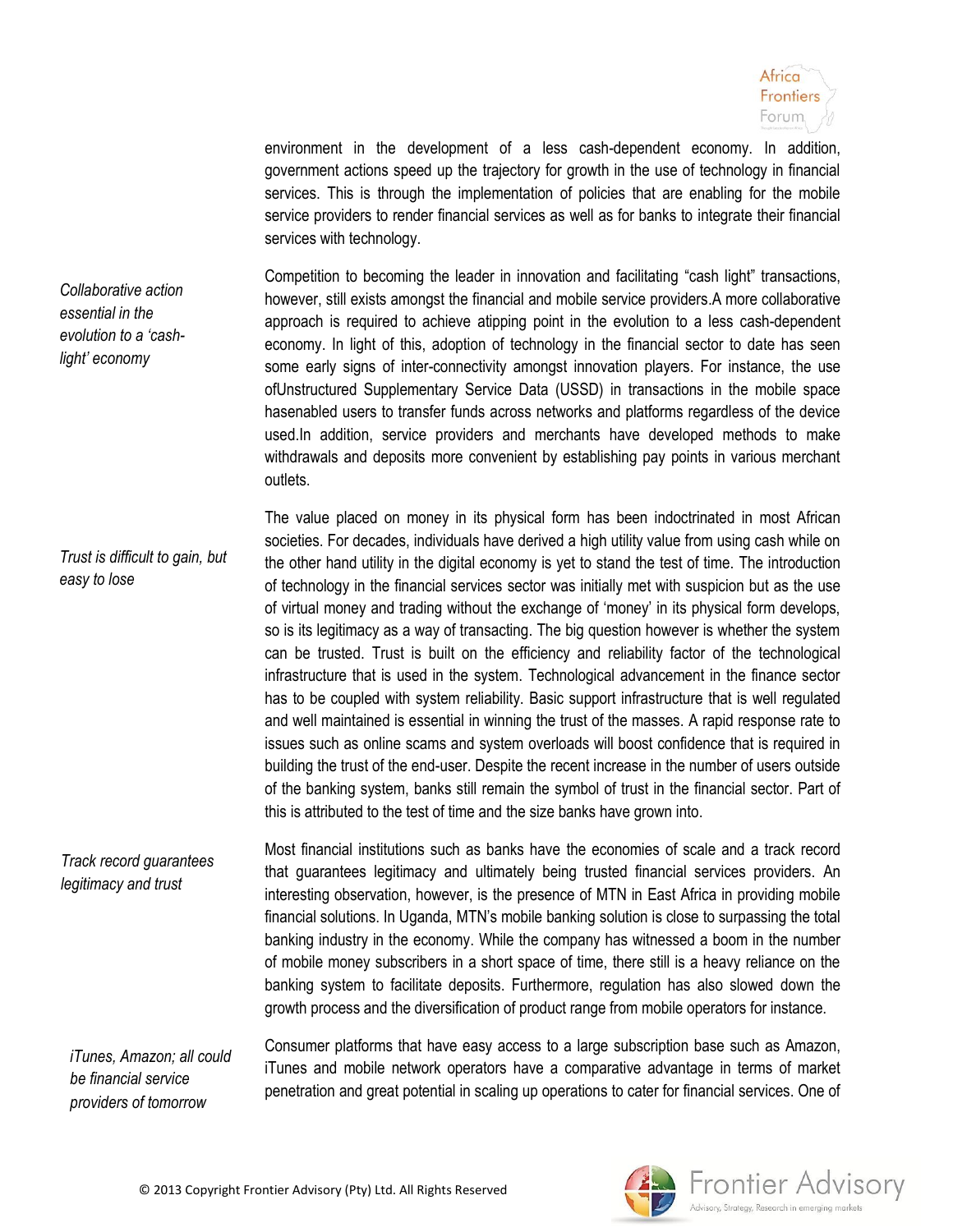

the reasons why companies like MTN for instance have difficulty in winning trust, gaining traction and scaling up their service offering has to do with country specific regulations around rendering financial services and the complexity of changing people's perceptions on using one device or platform for leisure and banking at the same time. Financial literacy or the lack thereof has also been an obstacle in financial institutions and mobile operators in scaling up service offerings.

*Is the pseudo-cashless society the way forward?* It may be difficult to abandon cash completely in Africa, but the use of cash may be minimised resulting in a less cash-dependent society.Different regions in Africa will require different strategies to facilitate financial inclusion and this will further require collaborative action from traditional financial institutions and technology service providers. In essence what is developing is a convergence of payments which are being initiated by different players in the financial services and the ICT space.